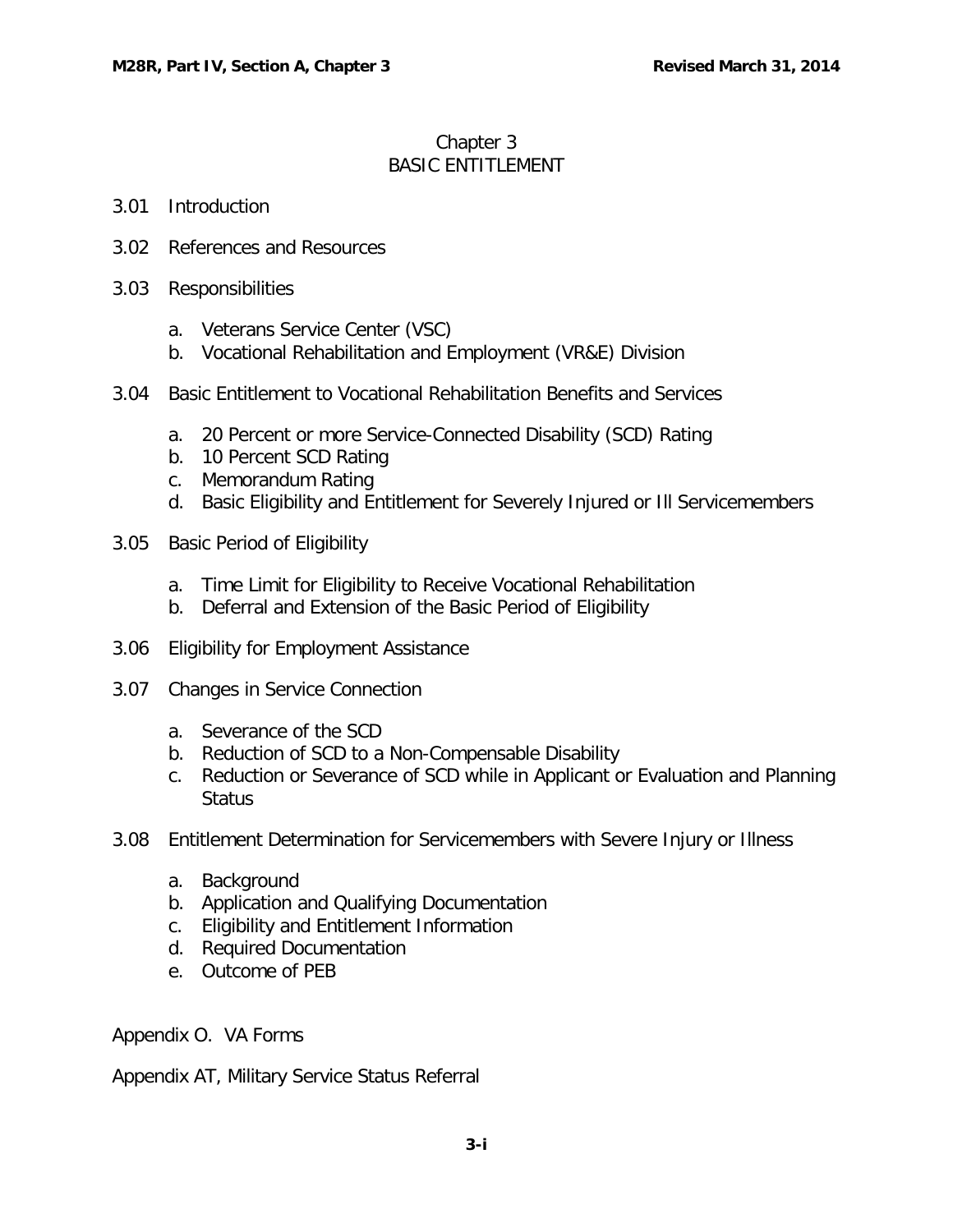#### Chapter 3 BASIC ENTITLEMENT

## <span id="page-1-0"></span>3.01 Introduction

This chapter covers information related to basic entitlement and period of eligibility for a Veteran or Servicemember for the Department of Veterans Affairs (VA) Vocational Rehabilitation and Employment (VR&E) program and services. This chapter also provides the basis for establishing entitlement and eligibility to VR&E, or Chapter 31, benefits.

<span id="page-1-1"></span>3.02 References and Resources

| Laws:           | 38 United States Code (U.S.C.) 3103<br>38 U.S.C. 3104<br>Public Law (Pub. L.) 110-181, Fiscal Year 2008 National<br>Defense Authorization Act (NDAA)<br>Pub. L. 112-56, The Vow to Hire Heroes Act of 2011 |
|-----------------|------------------------------------------------------------------------------------------------------------------------------------------------------------------------------------------------------------|
| Regulations:    | 38 Code of Federal Regulations (CFR) 21.40<br>38 CFR 21.41<br>38 CFR 21.42<br>38 CFR 21.44<br>38 CFR 21.45<br>38 CFR 21.46<br>38 CFR 21.47<br>38 CFR 21.48<br>38 CFR 21.73                                 |
| VA Forms (VAF): | VAF 28-1900, Disabled Veterans Application for Vocational                                                                                                                                                  |

- <span id="page-1-3"></span><span id="page-1-2"></span>3.03 Responsibilities
	- a. Veterans Service Center (VSC)

The VSC makes the initial determination of a Veteran's or a Servicemember's eligibility to apply for Vocational Rehabilitation benefits by establishing service-connection for his/her disability and/or Memorandum Rating.

<span id="page-1-4"></span>b. Vocational Rehabilitation and Employment (VR&E) Division

Rehabilitation

The VR&E Division makes the determination of a Veteran's or Servicemember's entitlement to Chapter 31 benefits based on his/her need for rehabilitation services due to an Employment Handicap (EH) or a Serious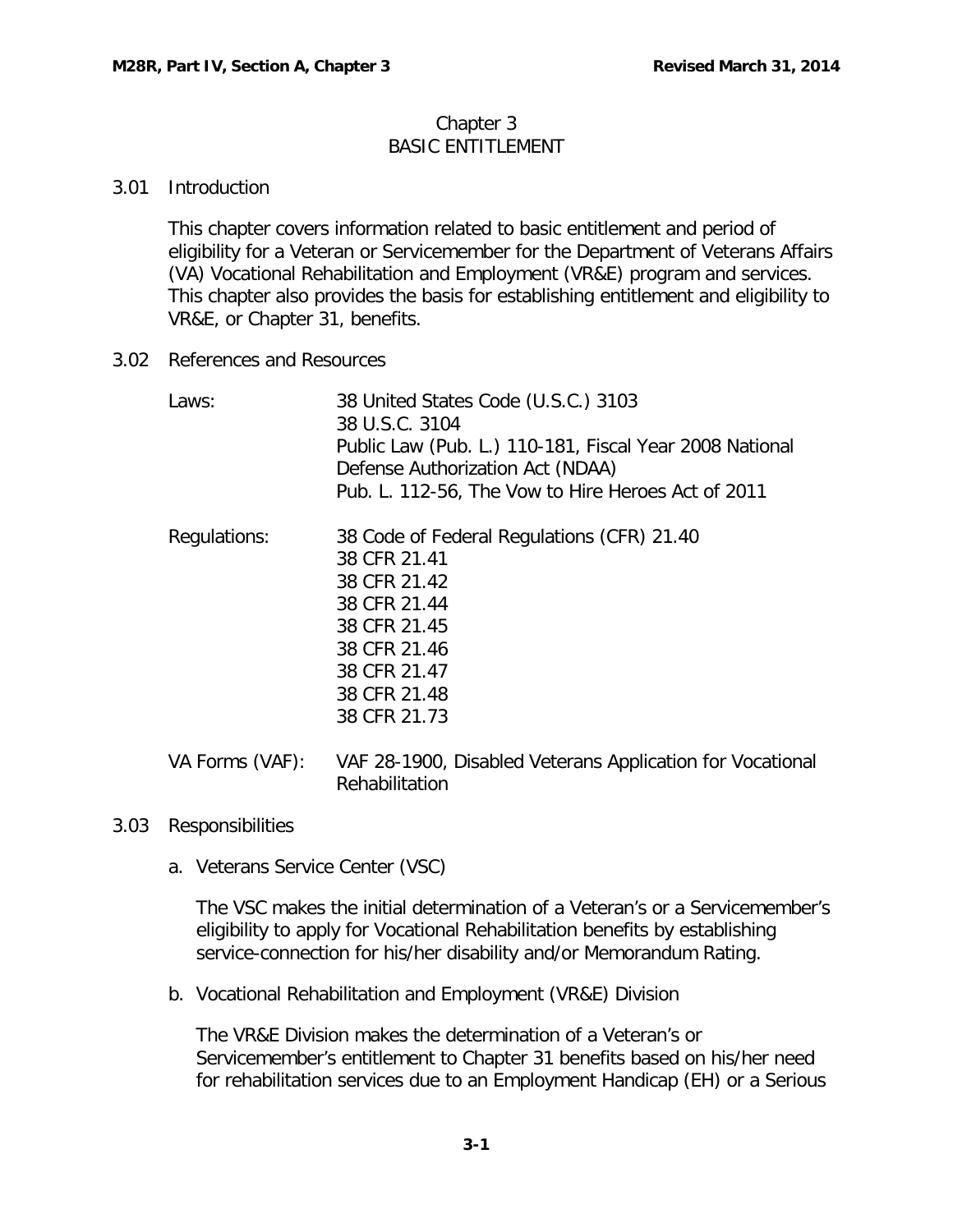Employment Handicap (SEH) that is caused by his/her service-connected disability.

<span id="page-2-0"></span>3.04 Basic Entitlement to Vocational Rehabilitation Benefits and Services

Once a Veteran or a Servicemember is granted his/her service-connected disability rating, he/she must meet specific criteria for entitlement under one of the following conditions:

<span id="page-2-1"></span>a. 20 Percent or more Service-Connected Disability (SCD) Rating

The Veteran must be granted a service-connected disability or combined service-connected disability rated 20 percent or more, and:

- 1. Must incur or aggravate a disability in active military service on or after September 16, 1940 and,
- 2. Must be determined by a Vocational Rehabilitation Counselor (VRC) to be in need of rehabilitation because of an EH.
- <span id="page-2-2"></span>b. 10 Percent SCD Rating

The Veteran must be granted a service-connected disability or combined service-connected disability rated 10 percent, and:

- 1. Must have incurred or aggravated the disability(ies) in active military service on or after September 16, 1940 and,
- 2. Must have been determined by a VRC to be in need of vocational rehabilitation services because of an SEH.
- <span id="page-2-3"></span>c. Memorandum Rating

A Servicemember who is awaiting discharge form active military service, is hospitalized, or receiving outpatient medical care, services or treatment for a disability, and:

- 1. Has been granted a temporary SCD or combined SCD rating with:
	- At least 10 percent compensable and he/she originally applied for Chapter 31 benefits after March 31, 1981 and before November 1, 1990 or,
	- At least 20 percent compensable and he/she originally applied for Chapter 31 benefits after November 1, 1990 and,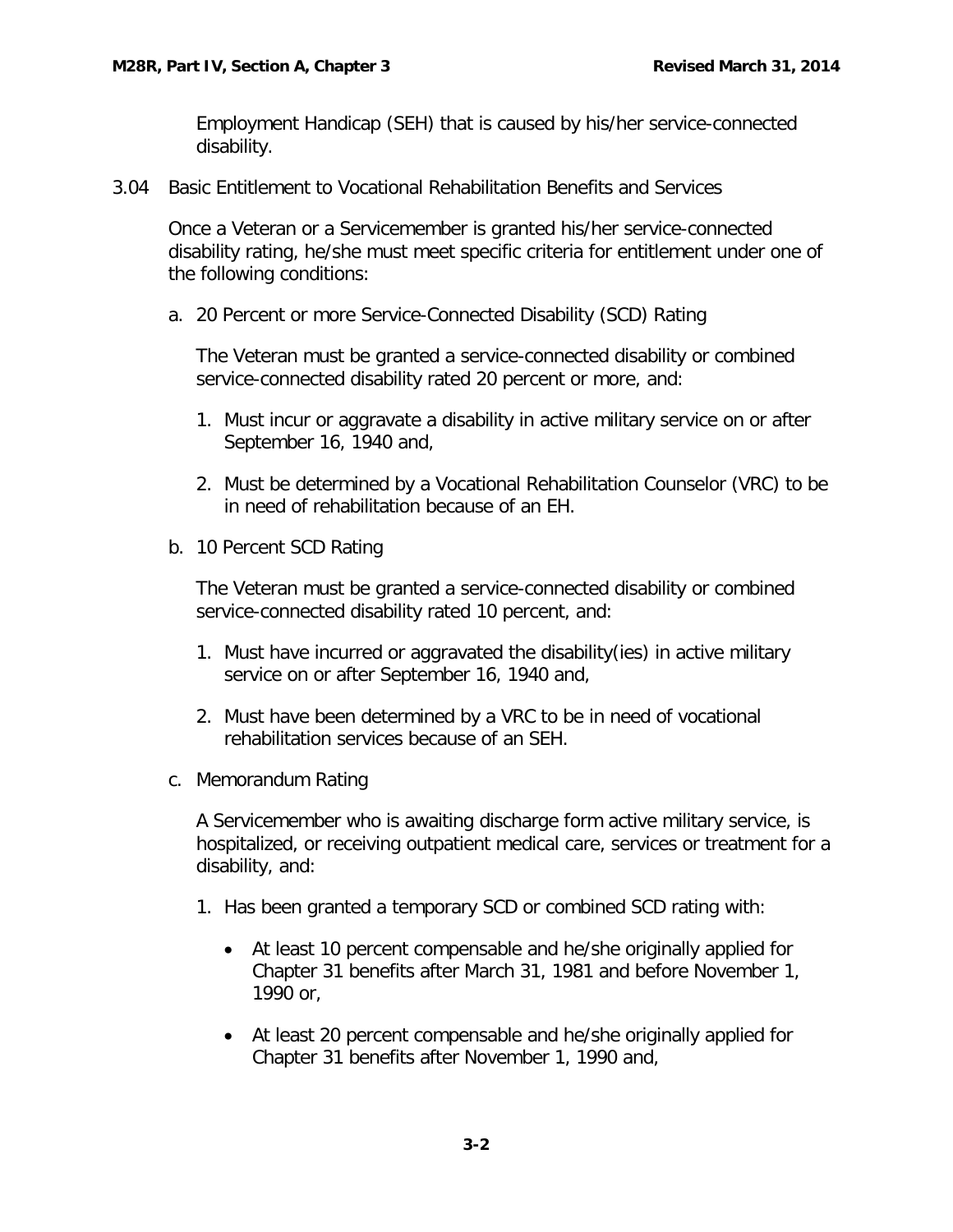- 2. Has been determined by a VRC to be in need of rehabilitation because he/she meets the criteria for an EH.
- <span id="page-3-0"></span>d. Basic Eligibility and Entitlement for Severely Injured or Ill Servicemembers

Pub. L. 110-181 was enacted to provide automatic entitlement for Chapter 31 benefits to Servicemembers who are awaiting discharge due to a medical condition resulting from a serious injury or illness that occurred during active duty. Basic eligibility is based on documentation from military service and not based on the establishment of a VA disability rating or Memorandum Rating. This entitlement is established without meeting the requirement for the existence of an EH. See section 3.08 of this chapter for more specific information on this issue.

- <span id="page-3-2"></span><span id="page-3-1"></span>3.05 Basic Period of Eligibility
	- a. Time Limit for Eligibility to Receive Vocational Rehabilitation

The time limit for a Veteran's eligibility to receive VR&E benefits and services is limited to a 12-year period. This period begins on the date of the Veteran's discharge or release from his/her active military service, and ends after 12 years.

<span id="page-3-3"></span>b. Deferral and Extension of the Basic Period of Eligibility

The deferral or extension of a Veteran's period of eligibility is determined by a VRC. The VRC must clearly explain and document the rationale for the decision on VAF 28-1902n, Counseling Narrative. The completed form must be filed on the right side of the Veteran's Counseling/Evaluation/Rehabilitation (CER) folder.

In addition, the VR&E Officer must provide concurrence for the decision to defer or to extend a Veteran's basic period of eligibility in writing. This documentation must also be filed on the right side of the Veteran's CER folder.

1. Deferral

The beginning date of a Veteran's basic period of eligibility may be deferred only when the Veteran is prevented from starting or continuing a Vocational Rehabilitation program under one of the following circumstances: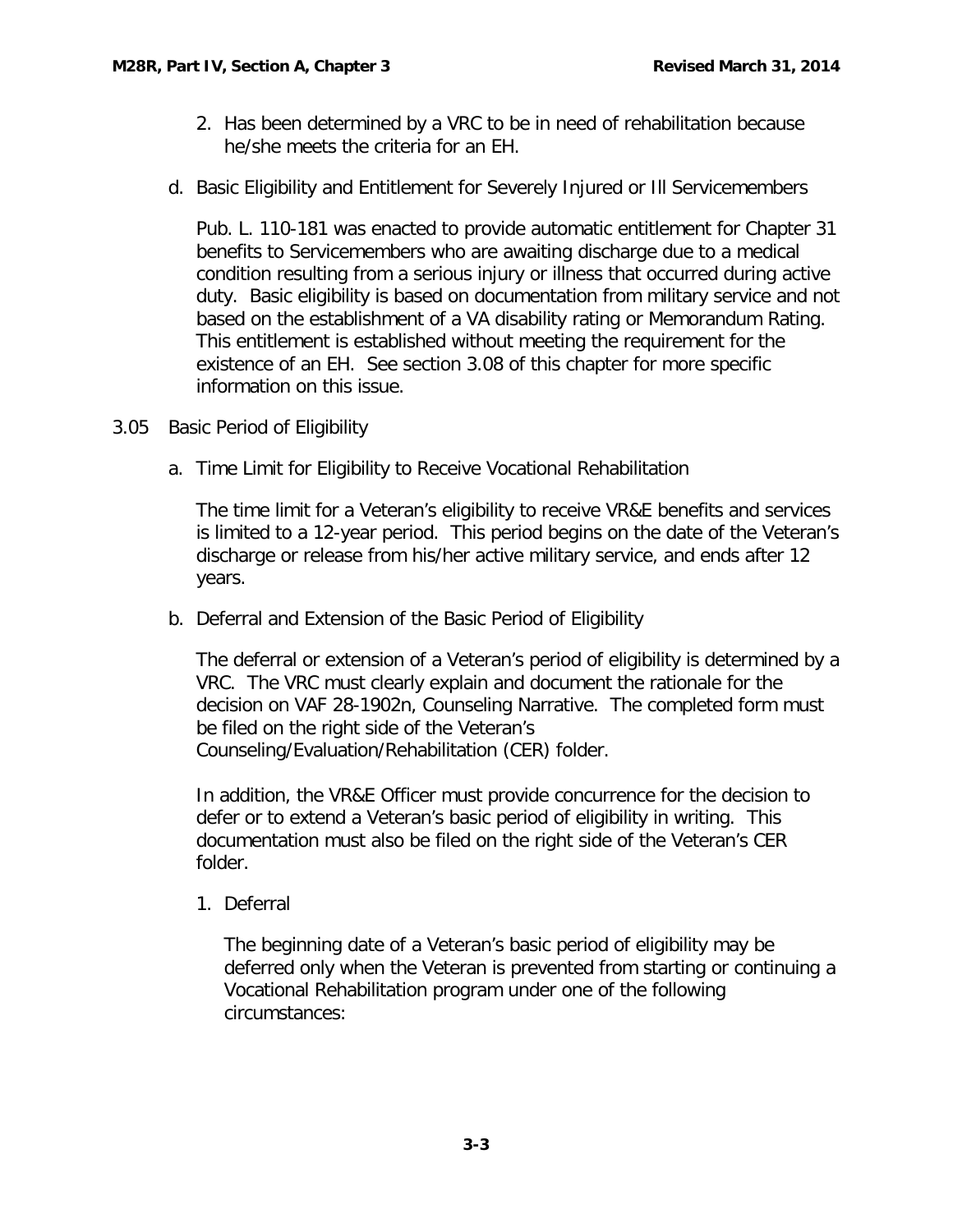(a) Compensable SCD cannot be Established

A Veteran's basic period of eligibility cannot be established until the Veteran or Servicemember is notified of a rating decision for a compensable service-connected disability or combined serviceconnected disability rated 10 percent or more. The eligibility period begins on the day the VA notifies him/her of the rating decision.

(b) Character of Discharge is a Bar to Benefits

A Veteran's basic period of eligibility cannot begin if he/she does not meet the requirement of other than dishonorable discharge or release, and his/her character of discharge is considered to be a bar to benefits.

In this instance, a Veteran's period of eligibility may begin only under one of the following conditions:

- (1) The character of the discharge or release has been changed by the appropriate authority.
- (2) VA determines that the discharge or release is no longer a bar to benefits.

The beginning date of a Veteran's basic eligibility, if his/her character of discharge is no longer a bar to benefits, is the effective date of VA's determination or change in the character of discharge. (38 CFR 21.42(b)(2))

(c) Participation is Prevented by Medical Conditions

A Veteran's basic period of eligibility cannot begin if a VRC determines that the Veteran's participation in a Vocational Rehabilitation program is currently infeasible for 30 days or more because of any medical condition(s). The condition may also consist of the disabling effects of chronic alcoholism. These disabling effects include alcohol-induced physical or psychological disorders or both, such as habitual intoxication, withdrawal, delirium, amnesia, dementia, etc. These conditions must be diagnosed as a result of alcohol dependence or continual alcohol abuse.

The Veteran's basic period of eligibility commences on the date the VRC determines and notifies the Veteran in writing that his/her participation in a Vocational Rehabilitation program is currently feasible, or the Veteran is now able to pursue a rehabilitation goal.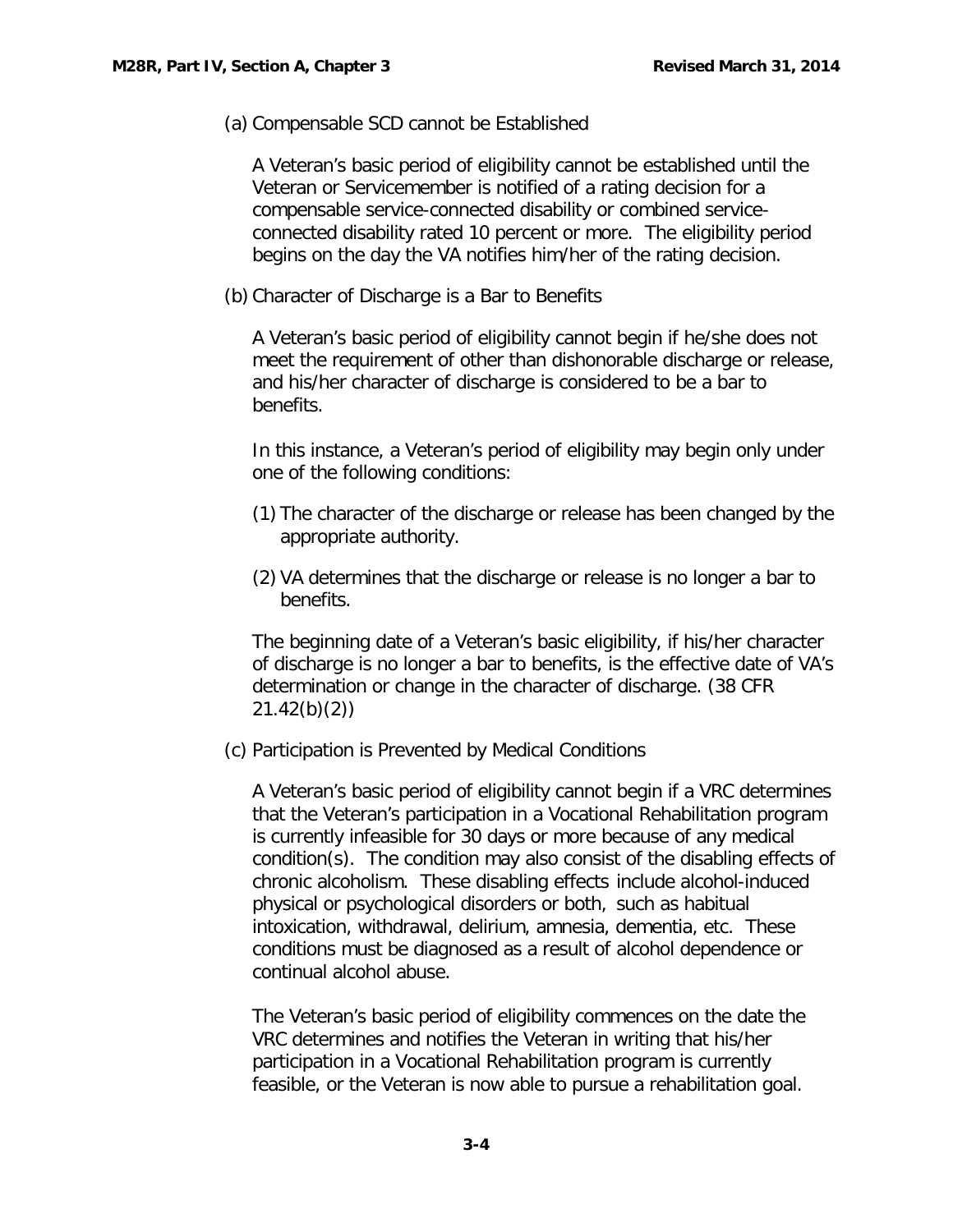2. Extension

The ending date of a Veteran's period of eligibility may be extended. However, this can only be completed if one of the following conditions exists:

(a) Severe Medical Condition

A VRC may extend a Veteran's period of eligibility if the Veteran has been diagnosed with a severe physical or psychological condition that prevents him/her from beginning or continuing to participate in a Vocational Rehabilitation program. This includes the conditions cited at 3.05.b.1(c) of this chapter.

(b) Serious Employment Handicap (SEH)

A VRC may extend a Veteran's period of eligibility if the Veteran has been determined to have an SEH and will require additional time and extensive services to overcome the significant impairment of his/her employability. In addition, the VRC determines the length of the eligibility extension.

(c) Program of Independent Living (IL) Services

A VRC may extend a Veteran's period of eligibility for a Veteran who is receiving IL services or assistance if the VRC determines that an extension of his/her eligibility period is necessary to achieve or maximize his/her independence in daily living.

(d) Recall to Active Duty

A VRC may extend a Veteran's basic period of eligibility if a Veteran has been recalled to active duty while participating in a vocational rehabilitation program. The extension of the period will include the length of time that he/she serves in active duty, plus four additional months.

3. Servicemembers Entitled to VR&E Services Before Discharge

A Servicemember who is found entitled to services prior to his/her discharge from active duty may receive Vocational Rehabilitation services, but his/her period of basic eligibility begins on the date of his/her discharge from active military service. The requirements for the basic period of eligibility do not apply to the administration of Vocational Rehabilitation benefits while the Veteran is on active duty.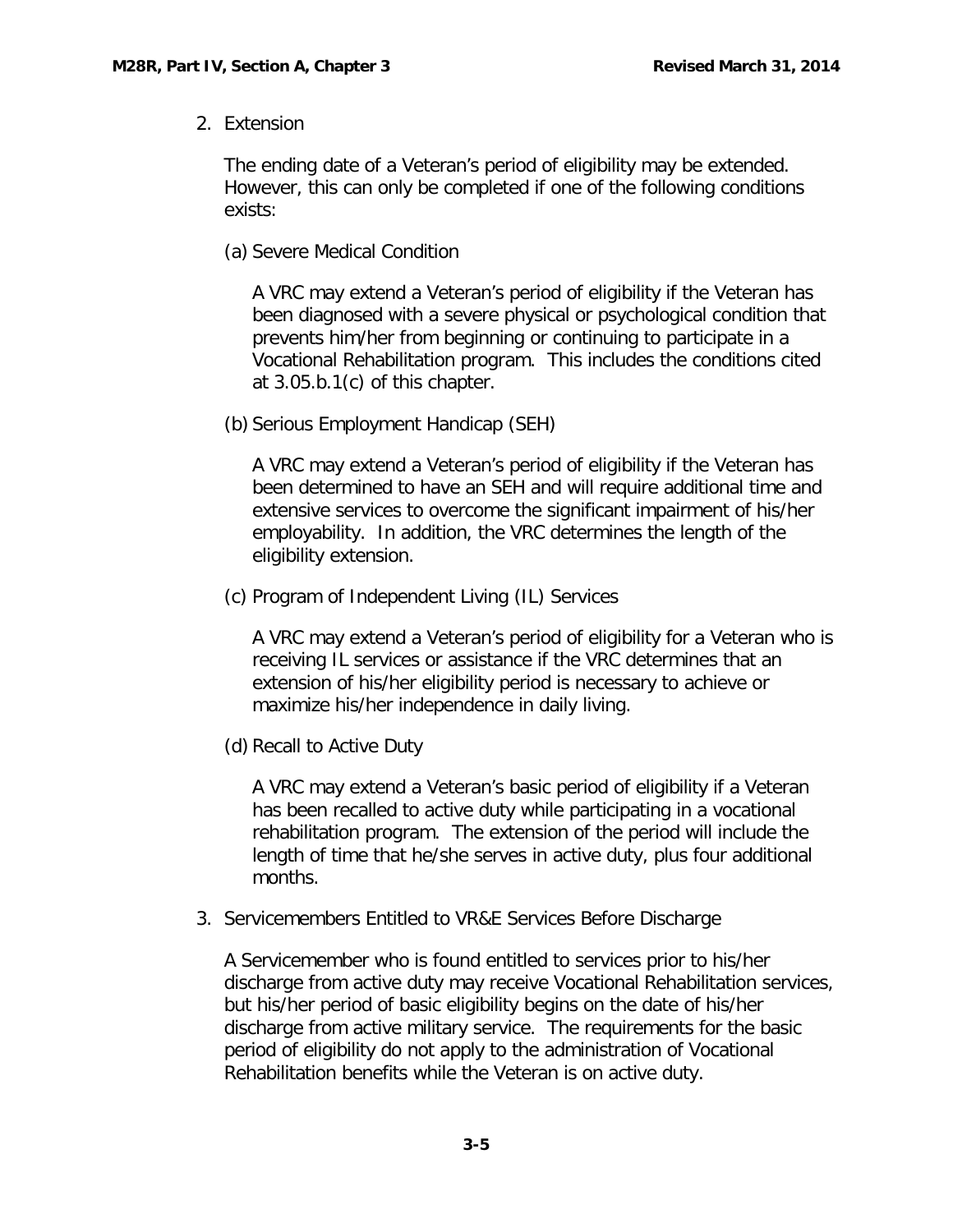#### <span id="page-6-0"></span>3.06 Eligibility for Employment Assistance

The periods during which a Veteran may receive employment assistance are not subject to the required eligibility period, as described in 38 CFR 21.41 through 21.45. However, entitlement to employment assistance is limited to a total of 18 months of employment services, as described in 38 CFR 21.73. This means that although a Veteran has exhausted 48 months of his/her entitlement, he/she may continue to receive employment services. However, the period of employment services must not exceed a total of 18 months.

The period in which an employer hires a Veteran through the Special Employer Incentives (SEI) program is not subject to the eligibility period or the 48-month entitlement. Additionally, the period under which SEI is provided does not count toward the 18-month limitation on the duration of employment services. The VRC must clearly document the SEI period in the Corporate WINRS (CWINRS) Notes to ensure that entitlement and period of employment services are accurately recorded and administered.

<span id="page-6-1"></span>3.07 Changes in Service Connection

Specific changes in a Veteran's rating decision will impact his/her entitlement to Vocational Rehabilitation assistance. The VRC must take necessary actions when one of the following changes occurs:

<span id="page-6-2"></span>a. Severance of the SCD

A Veteran's participation in a rehabilitation program will be terminated in the instance that his/her SCD rating has been severed. The case manager must terminate the Veteran's Vocational Rehabilitation benefits effective the last day of the month that the service-connection of the Veteran's disability is severed.

<span id="page-6-3"></span>b. Reduction of SCD to a Non-Compensable Disability

When a Veteran's rating has been reduced to non-compensable or 0 percent while he/she is participating in a Vocational Rehabilitation program, the Veteran may continue to participate until he/she completes the program. However, if a Veteran's case has been placed in Discontinued (DIS) status prior to completion of his/her program and the Veteran reapplies, he/she may not reenter the program.

<span id="page-6-4"></span>c. Reduction or Severance of SCD while in Applicant or Evaluation and Planning **Status** 

When a Veteran's SCD rating is severed or reduced to non-compensable while his/her case remains in Applicant (APP) status or Evaluation and Planning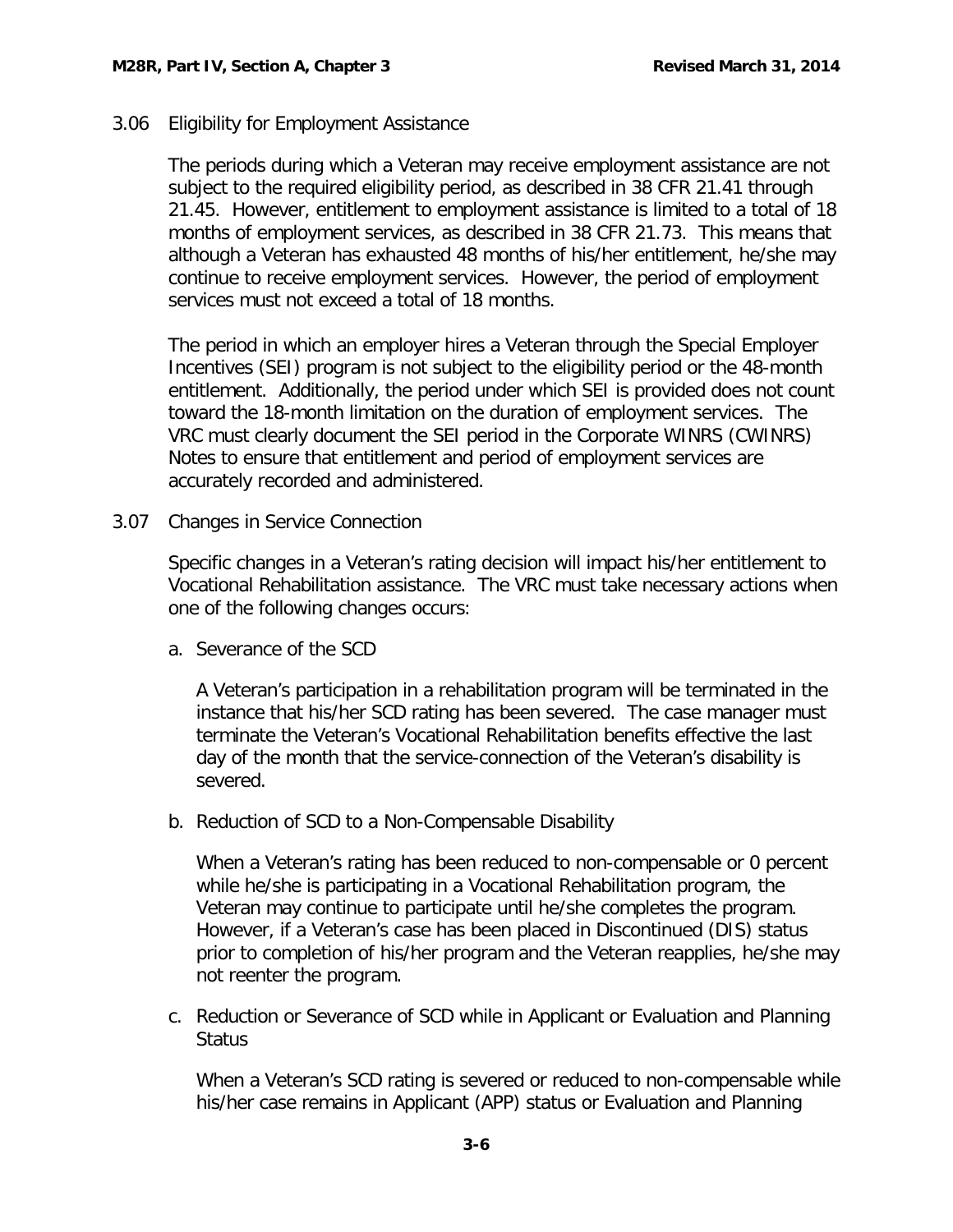(EP) status, the case manager must terminate all processes effective immediately and deny his/her application. The case manager must send a notification letter informing the Veteran and his/her designated representative that processing of his/her application has been terminated.

- <span id="page-7-1"></span><span id="page-7-0"></span>3.08 Entitlement Determination for Servicemembers with Severe Injury or Illness
	- a. Background

On January 28, 2008, Section 1631 (b)(1) of the National Defense Authority Act (NDAA) for 2008 (Pub. L. 110-181) enacted the following provisions:

"A member of the Armed Forces with a severe injury or illness is entitled to such benefits (including rehabilitation and vocational benefits, but not including compensation) from the Secretary of Veterans Affairs to facilitate the recovery and rehabilitation of such member as the Secretary otherwise provides to Veterans of the Armed Forces receiving medical care in medical facilities of the Department of Veterans Affairs facilities in order to facilitate the recovery and rehabilitation of such members."

The term "serious injury or illness" in the case of a member of the Armed Forces, is defined as an injury or illness incurred in the line of duty in the Armed Forces that may render him/her medically unfit to perform the duties of his/her office, grade, rank or rating.

The provisions for this enactment were set to expire on December 31, 2012. However, Section 231 of Pub. L. 112-56, enacted on November 21, 2011, extended the sunset date of these severely injured or ill Servicemembers' entitlement to Vocational Rehabilitation services until December 31, 2014.

<span id="page-7-2"></span>b. Application and Qualifying Documentation

A Servicemember may apply and qualify for automatic entitlement under provisions of the NDAA. Entitlement under Public Law 110-181 is based on the receipt of VAF 28-1900. VA will accept documentation of referral to a military Physical Evaluation Board (PEB) as acceptable qualifying documentation. It is important to note that documentation to a PEB should be available for each Servicemember who is currently enrolled in the Integrated Disability Evaluation System (IDES).

VA will also accept a completed Military Service Status Referral (MSSR) as quality documentation. See Appendix AT for a copy of the MSSR. Department of Defense (DoD) personnel may complete the MSSR to refer severely ill or injured Servicemembers who are participating in the Education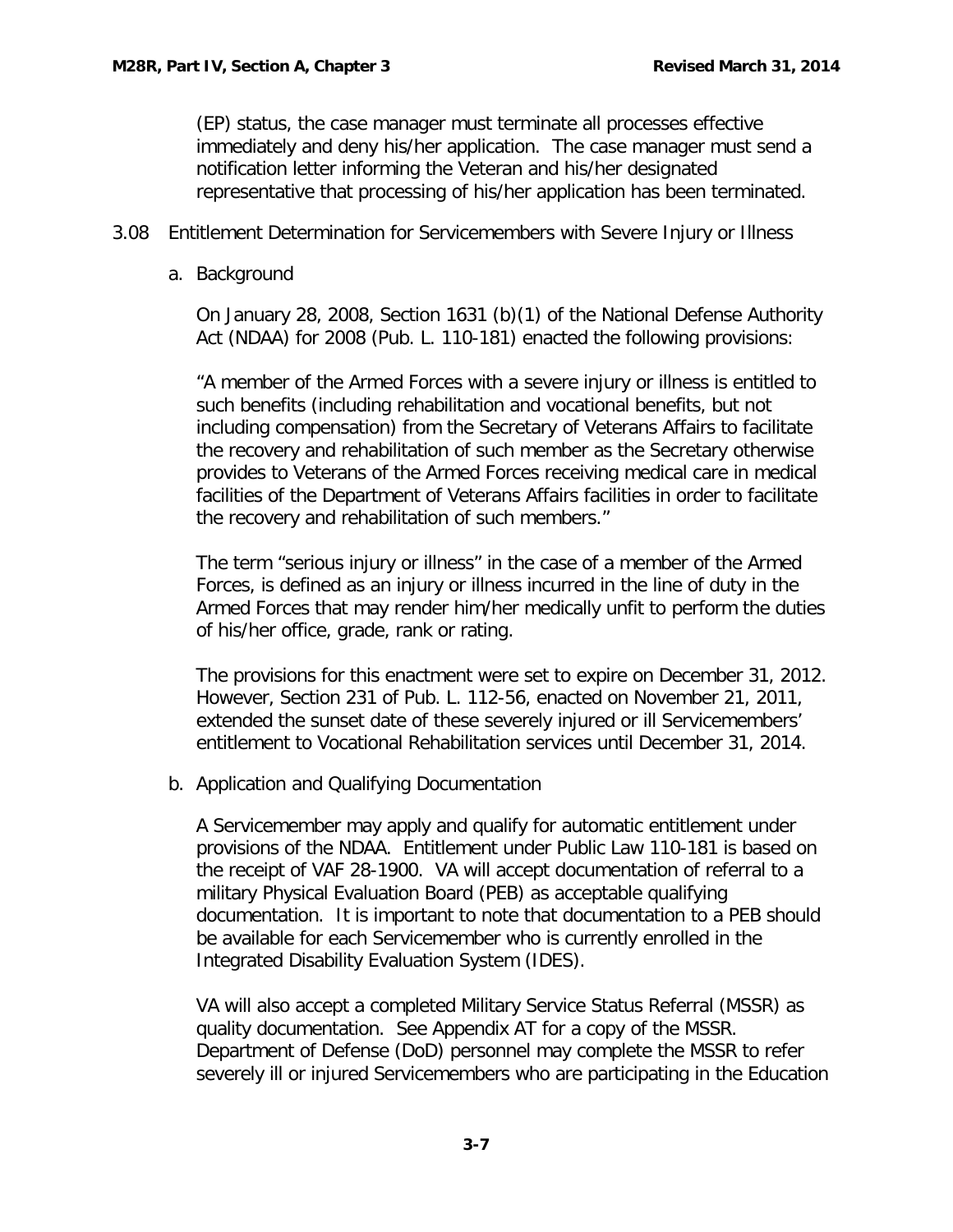and Employment Initiative (E2I), and have not been referred to a PEB, or are not enrolled in IDES.

VA will also accept proof of participation in IDES as qualifying documentation. The VRC can obtain this information via the IDES flash screen in SHARE.

Applications and qualifying information may be submitted by PEBLOs, community based health care organizations, E2I personnel, and other referrals sources, such as VA Polytrauma Centers. It is important to note that service treatment records are not necessary to establish entitlement for VR&E services if the Servicemember is enrolled in the IDES program, or if the VRC has the PEB referral or a completed MSSR.

<span id="page-8-0"></span>c. Eligibility and Entitlement Information

Eligibility and entitlement to Chapter 31 services for these Servicemembers is automatically established when all the following actions occur:

- VA receives VAF 28-1900, and
- The Servicemember reports for the initial appointment, and
- VA is in receipt of appropriate qualifying documentation.

The Servicemember is entitled to the full range of services under Chapter 31, except for payment of a subsistence allowance while the Servicemember remains on active duty. If determination results in a Servicemember's need for a program of IL, only a program of IL services focusing on the transition from military to civilian life may be provided while he/she remains on active duty.

It is important to note that if the Servicemember separates from the military prior to reporting for the initial appointment with VR&E, then the individual may not be found eligible and entitled under NDAA. In these instances, the VRC must make the eligibility and entitlement determination in the same manner as for any other Veteran applicant.

<span id="page-8-1"></span>d. Required Documentation

Although eligibility and entitlement for Servicemembers is automatically established per NDAA, the VRC must provide the Servicemember with a comprehensive initial evaluation, as outlined in M28R.IV.B.2. This evaluation will assist in identifying functional abilities/limitations, identify all employment handicaps, and address the feasibility of achieving a vocational goal.